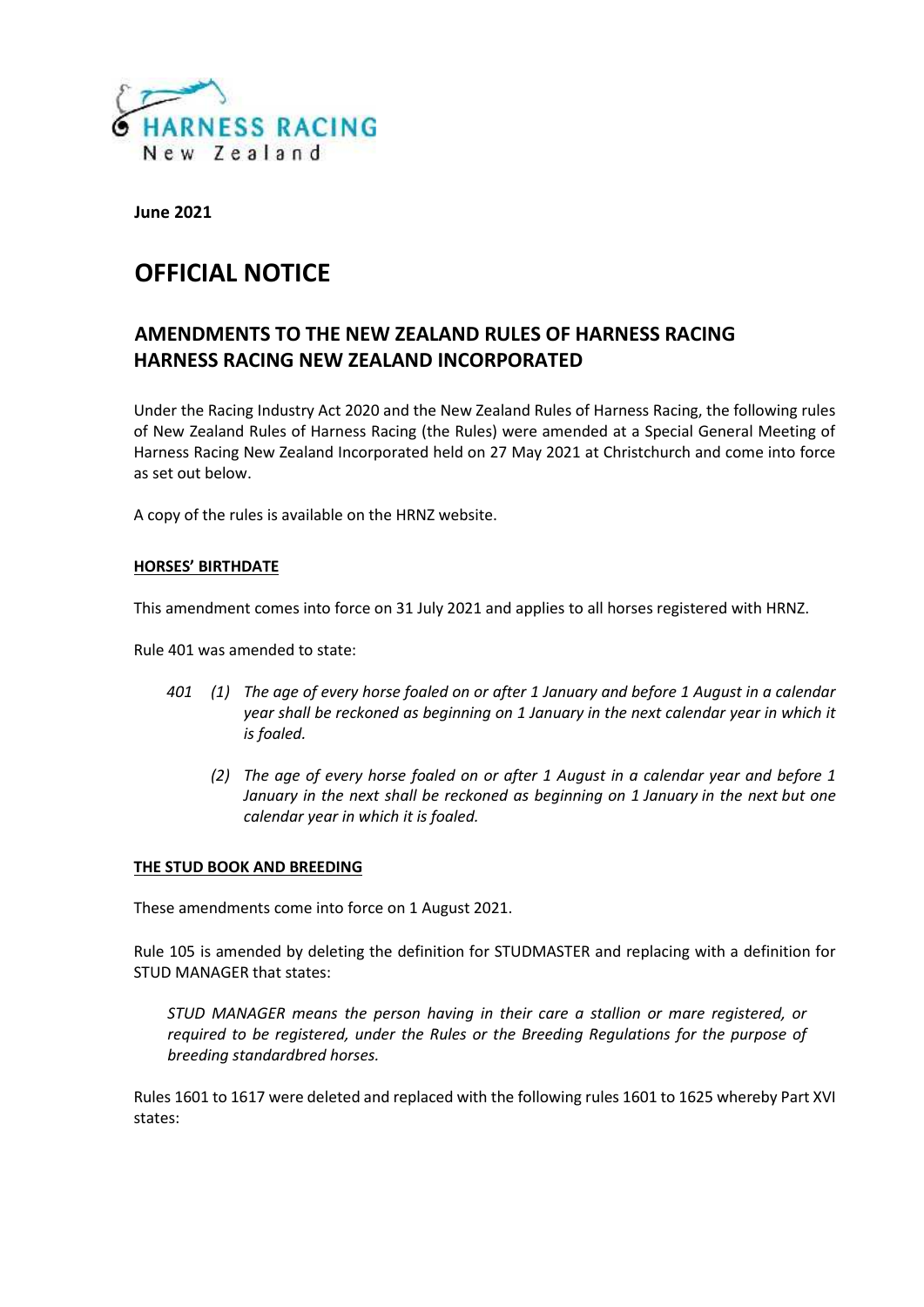#### *INTERPRETATIONS*

*1601 In these rules and any regulations made under these rules, unless the context otherwise requires:*

*artificial breeding means all non-natural service activities and associated techniques undertaken with the objective of creating a foetus to be taken from its embryonic state to a live foal and includes:*

- *a. artificial insemination;*
- *b. embryo transfer;*
- *c. the harvesting of eggs from a mare for storage and use at a later date;*
- *d. in vitro fertilization;*
- *e. any process by which an egg is fertilised outside the body of the mare and:*
	- *(i) the fertilised egg is then implanted in the same or another mare's uterus; or*
		- *(ii) the fertilised egg or eggs are stored;*
- *f. the harvesting and storage of an embryo or embryos;*
- *g. the collection and storage of semen for use at a later date; and*
- *h. the placement of an embryo in a mare, whenever harvested.*

*artificial insemination means insemination of a mare with fresh, chilled, or frozen semen with the objective that the mare carries the foetus to full term.*

*breeding technician means a person holding a Breeding Technician Certificate issued under the Breeding Regulations.*

*Chief Executive means Chief Executive of HRNZ or other person authorised to act on the Chief Executive's behalf.*

*embryo transfer means insemination of a mare with fresh semen, chilled semen, or frozen semen with the objective that the resulting embryo is collected and then placed in a surrogate mare which carries, or it is intended to carry, the foetus to full term.*

*mare includes a filly.*

*season means the period from 1 August in a year to 31 July in the following year.*

*stud book means the genealogical record of a horse recorded by HRNZ at the time of registration.*

*veterinarian means a veterinary surgeon registered with the Veterinary Council of New Zealand holding a current certificate to practice.*

#### *STUD BOOK*

- *1602 (1) The Board has the responsibility for the control, compilation, and publication of the New Zealand Harness Racing Stud Book (the Stud Book).*
	- *(2) The Stud Book may be compiled and maintained in such form as the Board directs.*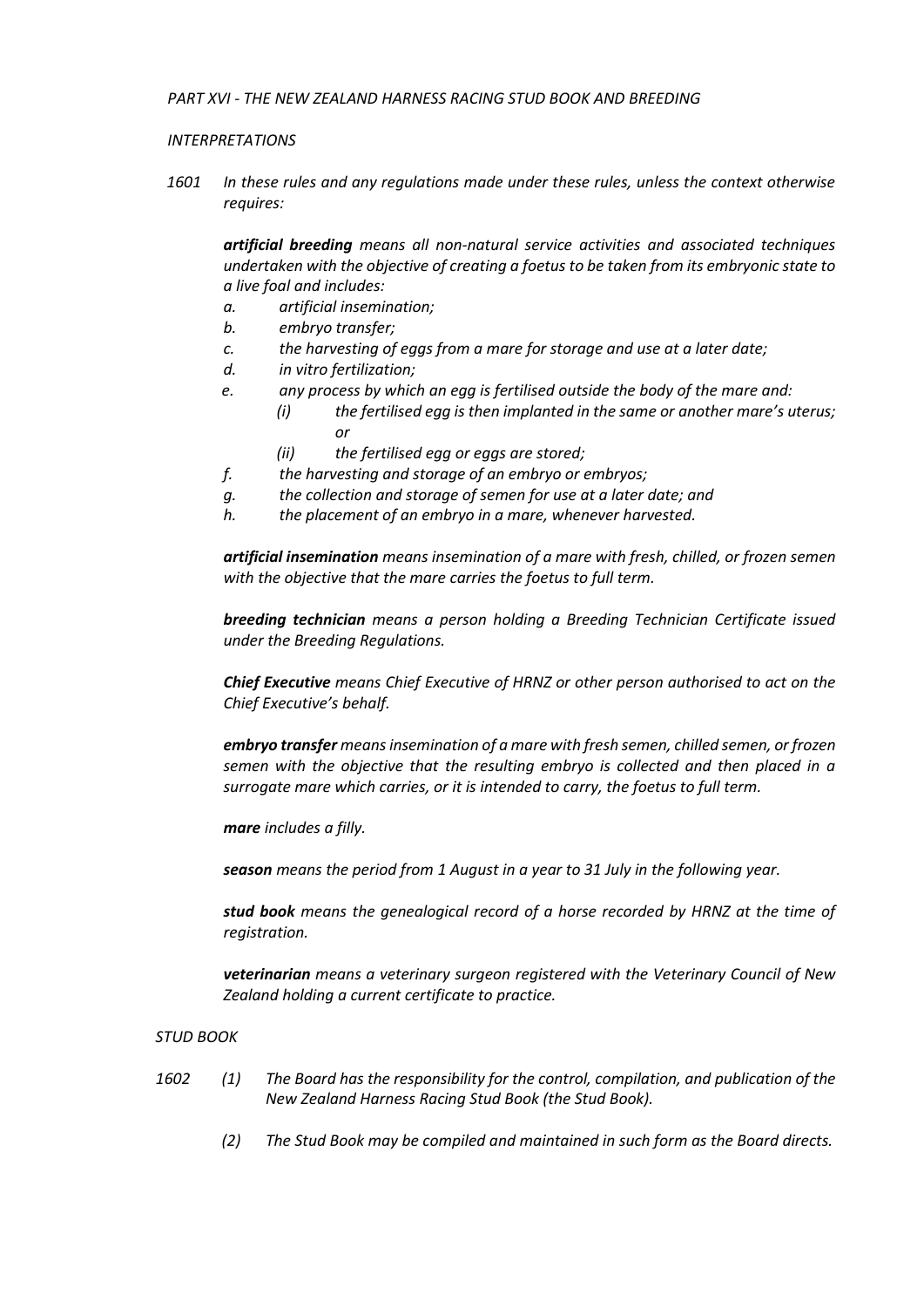# *1603 (1) A horse qualifies as a standardbred if:*

- *(a) The horse is a registered standardbred with HRNZ, the United States Trotting Association, Standardbred Canada, the Australian Stud Book, the Stud Books of Norway, Finland, Sweden, France, Italy, Belgium, Denmark, Holland, Germany, Argentina, Malta, Switzerland, Ireland or the United Kingdom or the Stud Books of other countries if the Board is satisfied their records and/or qualifications meet the standards of the Stud Book.*
- *(b) It is the progeny of a stallion and a mare that qualifies as a standardbred under sub-rule (1)(a) and is eligible under these rules (including any regulations made under these rules) to be registered as a standardbred or to the Stud Book.*
- *(c) It is the progeny of a stallion and a mare both of which are included or were eligible under the rules existing at the time of foaling or are eligible under these rules to be admitted to the Stud Book.*
- *1604 (1) A horse is eligible to be admitted to in the Stud Book only if it:*
	- *(a) is registered under these rules;*
	- *(b) qualifies as a standardbred under rule 1603; or*
	- *(c) is approved for admission by the Board.*
- *1605 An extended pedigree of each standardbred stallion or mare imported into New Zealand shall be entered in the Stud Book after the registration of the stallion or mare under the Rules. The owner of the stallion or mare must, at the time of registration, pay to HRNZ the entry fee set from time to time by the Board.*

# *STALLIONS*

*1606 The Chief Executive shall maintain a Sires Registration List in which shall be recorded the name of any standardbred stallion whose registration is approved for stud duties.*

# *REGISTRATION OF STALLIONS FOR STUD DUTIES*

- *1607 (1) A stud manager must apply to the Chief Executive to register a stallion prior to the commencement of stud duties in a stallion's first season at stud and no later than 1 October in each following season.*
	- *(2) The Breeding Regulations made by the Board may make provision for application to register a stallion for stud duties, conditions on granting any application, for cancellation of registration, and any other matter considered appropriate for such applications.*

# *PERSONS WHO MAY UNDERTAKE ARTIFICIAL BREEDING*

- *1608 (1) A veterinarian may practice all forms of artificial breeding.*
	- *(2) A breeding technician may practice artificial insemination if granted a Breeding Technician Certificate under the Breeding Regulations.*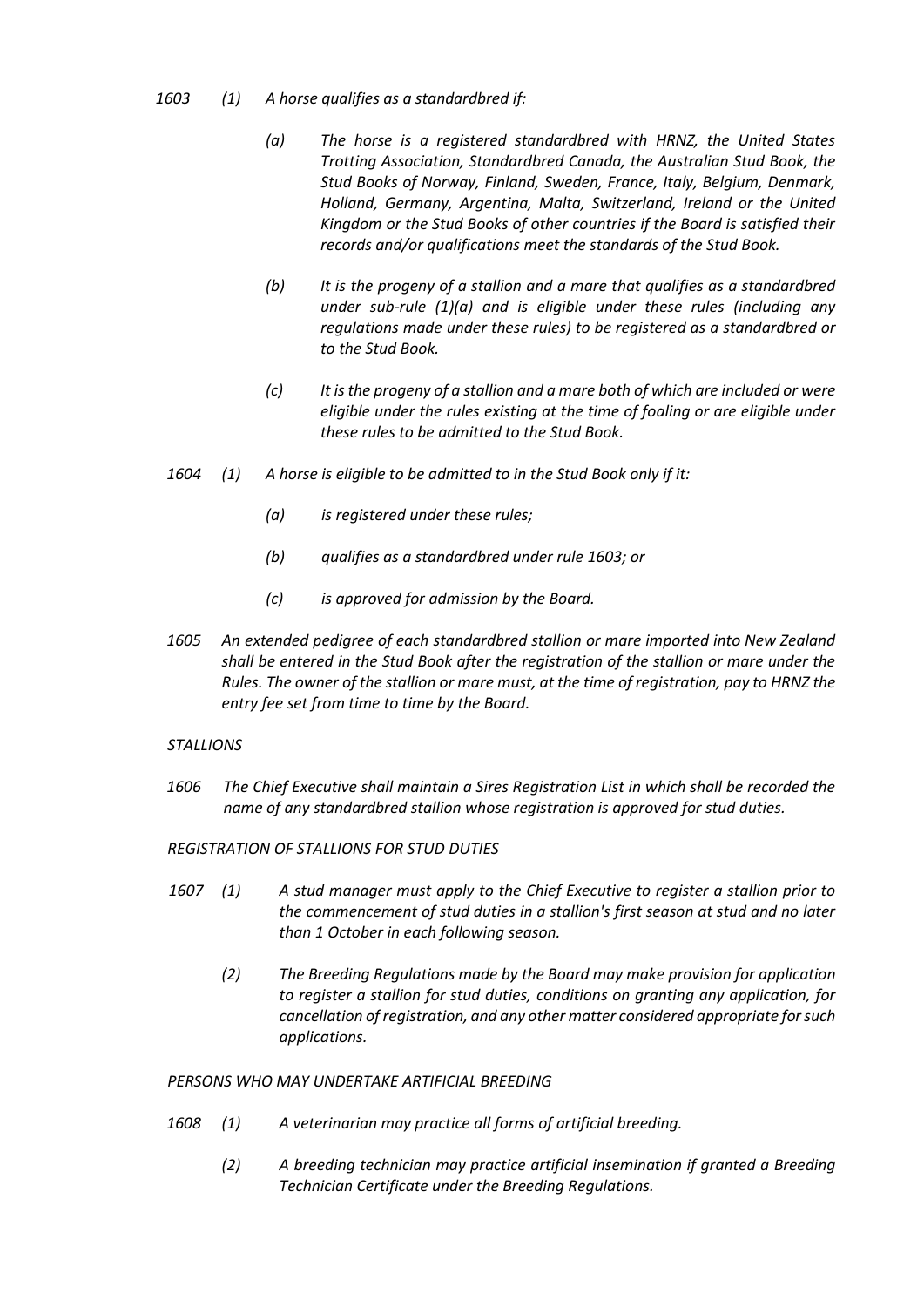#### *TRANSPORTATION OF SEMEN FROM A STALLION RESIDENT IN NEW ZEALAND*

- *1609 (1) An owner or stud manager may apply to the Chief Executive for a Semen Transport Service Certificate to use fresh, chilled, or frozen semen transported from the premise at which it is collected for use in artificial breeding.*
	- *(2) The Breeding Regulations made by the Board may make provision for a Semen Transport Service Certificate application, conditions on granting any application, for cancellation of an approval, and any other matter considered appropriate for such applications.*

*TRANSPORTATION OF SEMEN FROM A STALLION NOT RESIDENT IN NEW ZEALAND*

- *1610 (1) An owner or stud manager may apply to the Chief Executive for a Semen Transport Service Certificate to use fresh, chilled, or frozen semen transported from the premise at which it is collected for use in artificial breeding.*
	- *(2) The Breeding Regulations made by the Board may make provision for a Semen Transport Service Certificate application, conditions on granting any application, for cancellation an approval, and any other matter considered appropriate for such applications.*

*ELIGIBILITY FOR REGISTRATION AND ADMISSION TO THE STUD BOOK*

- *1611 (1) Only one horse bred from a mare in a season may be registered under the Rules and admitted to the Stud Book regardless of the age of the horse at the time of registration.*
	- *(2) Sub-rule (1) does not apply where as a result of natural or non-artificial breeding a mare produces twins in which case both foals may be registered.*
	- *(3) Where more than one horse is born by any method from a mare in a season sub rules (4) to (7) shall apply.*
	- *(4) When a mare gives birth to its foal in a season, that foal shall be the only foal registered for that season.*
	- *(5) When a mare does not give birth to its own foal in a season, one foal of the same dam born in that season may be registered.*
	- *(6) When a mare does not give birth to its own foal in a season, and two or more foals of the same dam born in that season none of the foals may be registered.*
	- *(7) Where any horse is registered in contravention of these rules the Chief Executive shall cancel the registration of the horse.*
	- *(8) A foal which has been conceived by artificial breeding by means other than embryo transfer, shall be the recognised progeny of the mare and donor stallion and shall be eligible for inclusion in the Stud Book provided that the requirements of these rules and Breeding Regulations relating to artificial breeding are strictly complied with.*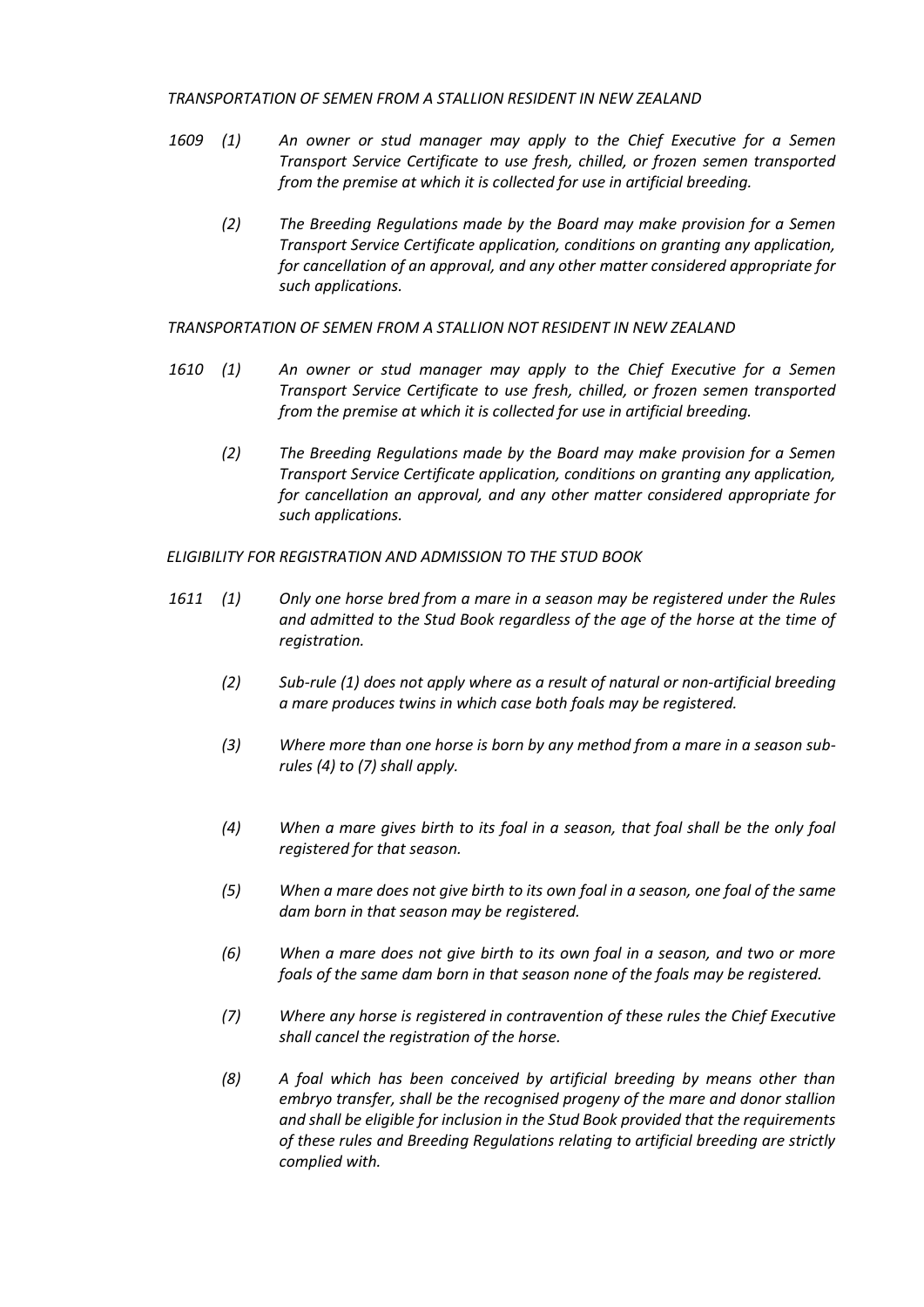*(9) The receipt by the Chief Executive of a completed and signed Foaling Return shall, in the case of a living foal eligible for registration and admission to the Stud Book shall, subject to any rule or regulation to the contrary, be sufficient authority for the registration and admission to the Stud Book of the foal.*

# *EMBRYO OR OOCYTE TRANSFER*

- *1612 (1) If an oocyte or embryo of a mare (the genetic dam) is transferred to a surrogate mare (the first surrogate mare), an embryo or oocyte of the same genetic dam may not be transferred to another surrogate mare at any time the first surrogate mare is carrying the oocyte, embryo, or foetus of the genetic dam.*
	- *(2) A horse foaled by a mare that is not its genetic dam but transferred to her by embryo or oocyte transfer shall be eligible for registration under these rules and admitted to the Stud Book if the Breeding Regulations and the Rules are complied with.*
	- *(3) A foal begotten by embryo or oocyte transfer shall have recorded on its registration and in all official records the notation "E.T." after its name to indicate that it has been bred using embryo transfer techniques.*
	- *(4) A foal begotten by in vitro fertilisation shall have recorded on its registration and all official records the notation "IVF" after its name to indicate that it has been bred by injecting semen into an oocyte external to the mare.*

# *CLONES*

- *1613 A horse produced by a cloning process, including any progeny of a clone or a gene editing or manipulation process, is not eligible to be registered under the Rules or to be admitted to the Stud Book.*
- *SEXING OF SEMEN AND EMBRYOS*
- *1614 A horse produced which involves a process that pre-determines, or attempts to pre determine, the sex of the resulting foal before the foetus is at nine weeks gestation, including the sexing of semen or embryos, is not eligible to be registered under the Rules or to be admitted to the Stud Book.*

# *IMPORTED EMBRYOS*

*1615 A horse produced involving an embryo imported into New Zealand is not eligible to be registered under the Rules or to be admitted to the Stud Book.*

#### *FROZEN EMBRYO, FROZEN OOCYTES, AND OOCYTES FROM A DECEASED MARE*

- *1616 (1) A horse produced using:*
	- *(a) a frozen embryo;*
	- *(b) frozen oocytes; or*
	- *(c) oocytes*

*from a deceased mare after its death shall not be eligible to be registered under the Rules or to be admitted to the Stud Book.*

*(2) Sub-rule (1) does not apply to any frozen embryo registered with HRNZ at 1 August 2021 providing the foal is born by 28 February 2024.*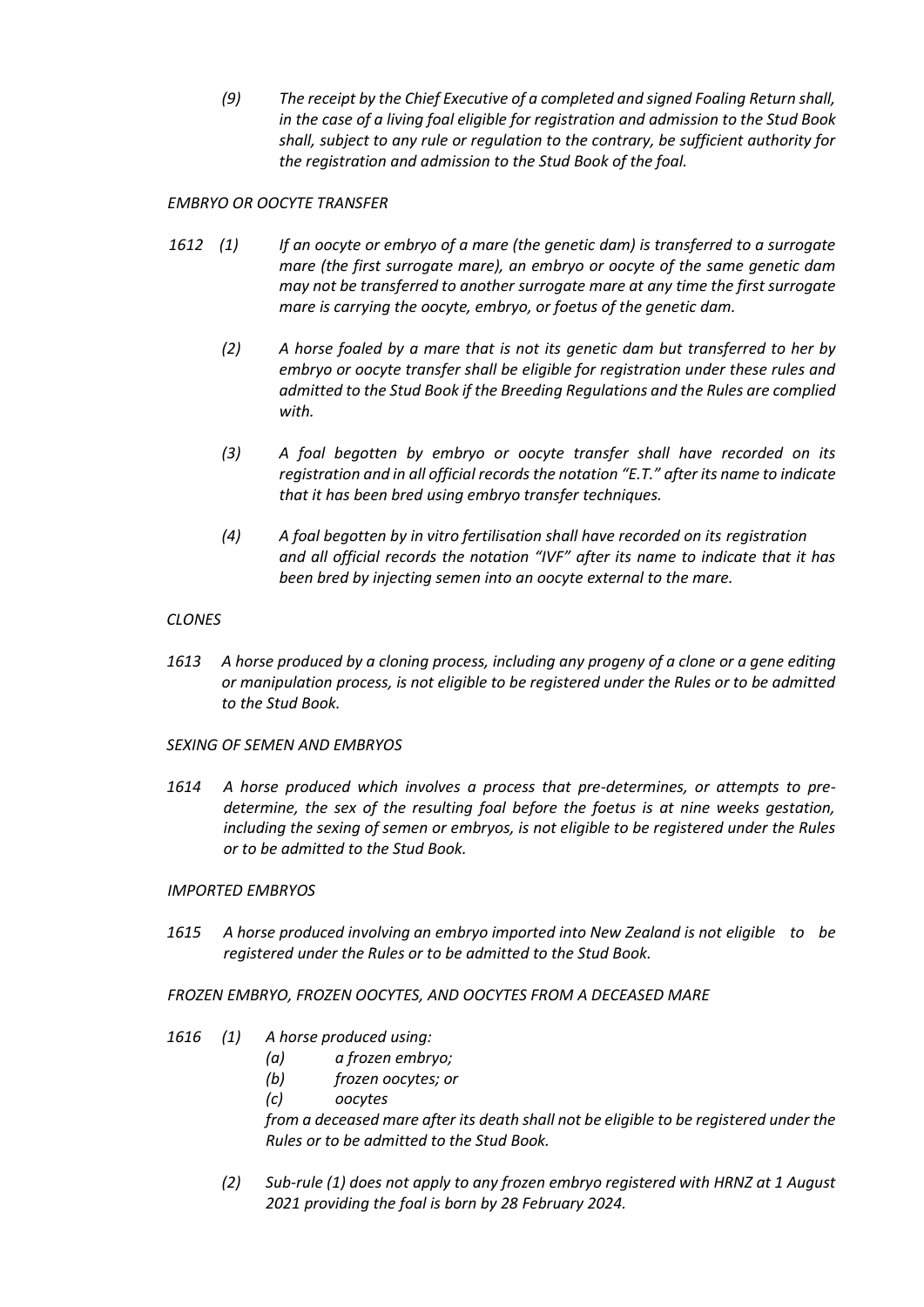#### *NON-APPROVED ARTIFICIAL BREEDING*

*1617 A horse that results from artificial breeding without approval under the Breeding Regulations is eligible to be registered under the Rules and to be admitted into the Stud Book at the discretion of the Chief Executive unless rules 1611, 1612, 1613, 1614, 1615, or 1616 apply.*

#### *OUTSTANDING SERVICE CERTIFICATES*

*1618 If any person fails to comply with the requirements relating to Service Certificates under the Breeding Regulations the Chief Executive may refuse to register the progeny of the mare under the Rules until those requirements are complied with.*

#### *OUTSTANDING SERVICE FEE AND CHARGES*

- *1619 (1) An owner of a stallion, who has complied with the requirements relating to certificates of service under the Breeding Regulations in respect of any mare, may notify the Chief Executive in writing if the owner of the mare has not paid the service fee and other charges due in respect of the mare.*
	- *(2) The Chief Executive may refuse to register the progeny of the mare under the Rules until the amount of such service fee and other charges is paid to HRNZ on behalf of the owner of the stallion.*
	- *(3) The Board shall charge a fee of 10% with a minimum fee of \$100 in settlement of any fee or charges that has been notified to the Chief Executive pursuant to this Rule whether settlement has been direct or through HRNZ.*
	- *(4) If an owner of a mare is in default in respect of the payment of the service fee or other charges, the amount unpaid may be declared arrears within the meaning of these rules.*

# *OWNER OF FOAL*

- *1620 (1) A horse produced as a result of an artificial breeding shall be the property of the owner of the donor mare at the date of foaling unless sub-rule (2) applies.*
	- *(2) The ownership determination in sub-rule (1) may be contracted out if there is an arrangement in writing and signed by the relevant parties, recorded in a form prescribed by the Chief Executive, and lodged with HRNZ.*

#### *DISQUALIFIED PERSON OFFERING A STALLION*

*1621 A person who is a disqualified person within the meaning of the Rules of Harness Racing, Racing or Greyhound Racing shall not offer any stallion for stud purposes.*

#### *BOOKS, RECORDS, AND INSPECTION*

*1622 (1) The Chief Executive shall have the right to inspect all books and records kept by the owner and stud manager of a stallion or mare in relation to the stallion or mare. On receiving a written request from the Chief Executive such owner and stud manager must forward such books and records to the Chief Executive.*